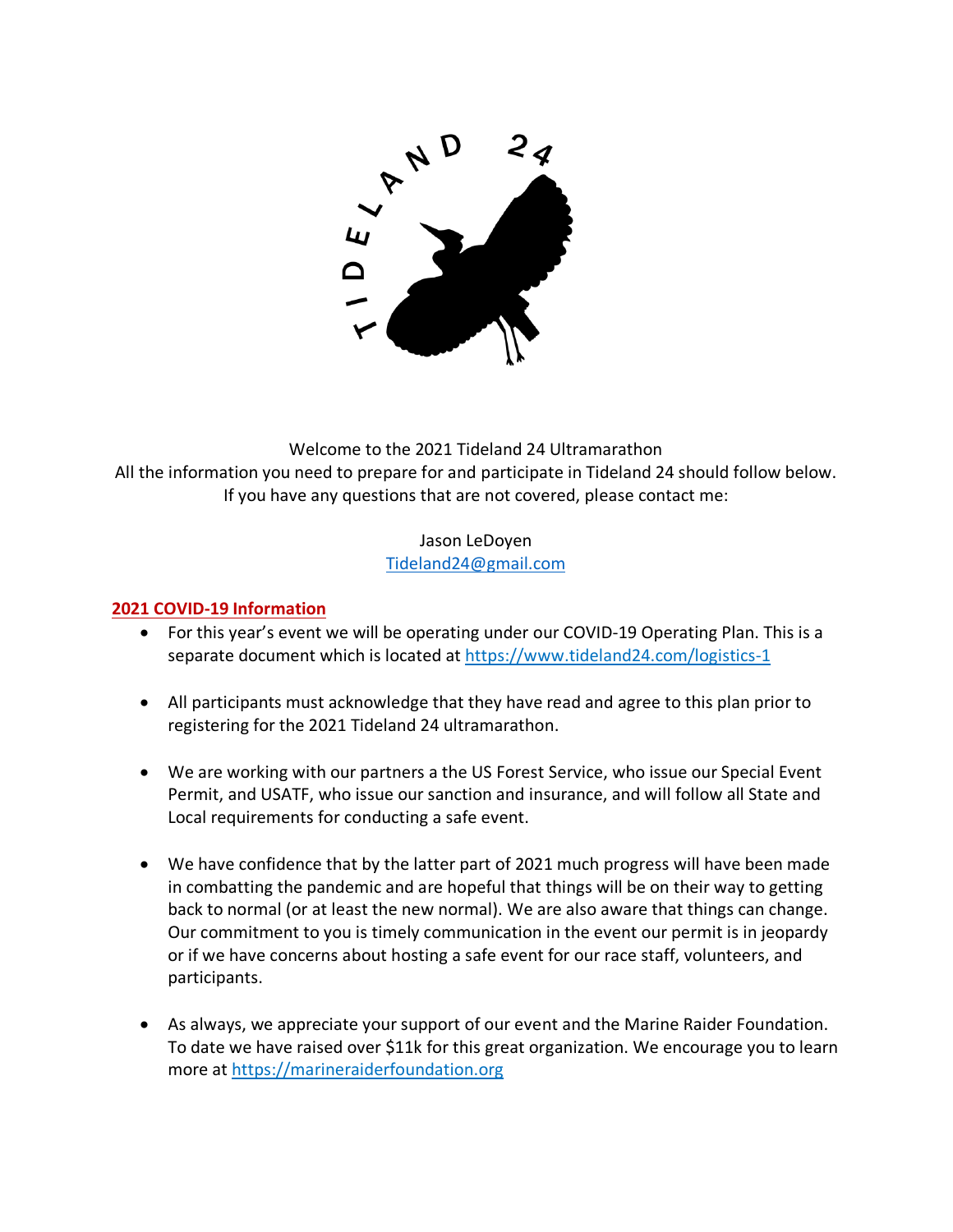• Wishing everyone good health, happy training, and we look forward to seeing everyone for the 5<sup>th</sup> edition of Tideland 24 on November 6.

#### **Race Headquarters**

The Tideland Trail trailhead located in the Cedar Point National Recreation Area is Race Headquarters for the Tideland 24 Ultramarathon.

- GPS Coordinates : 34.691743, -77.086431
- From Swansboro, take NC 24E, turn left onto NC 58N, turn left onto VFW Rd, turn left on FR 153A (at the Croatan National Forest – Cedar Point Recreation Area sign)

#### **Schedule**

Friday, November 5 \*\* Tentative, pending COVID-19 Plan in place as of Race Weekend \*\*

• 5:00 PM – 7:00 PM Packet Pickup at Race HQ

Saturday, November 6

- 6:00 AM Packet Pickup at Race HQ
- 7:30 AM 7:45 AM Race Brief, Opening Ceremony, and National Anthem
- 8:00 AM Start of Tideland 24

Sunday, November 7

- 7:00 AM (to accommodate end of Daylight Savings Time) Tideland 24 Ends
- 8:15 AM Awards Ceremony

#### **Lodging**

There are several hotels within a 15-20 minute drive to Race HQ. A few that I have personally used are:

- Hampton Inn & Suites 215 Old Hammock Rd, Swansboro, NC 910.325.9000
- Islander Hotel & Resort 102 Islander Dr, Emerald Isle, NC 252.354.3464
- Best Western Plus Silver Creek Inn 801 Cedar Point Blvd, Cedar Point, NC 252.393.9015

#### **Camping –** https://www.fs.usda.gov/recarea/nfsnc/null/recarea/?recid=48470&actid=29

*\*Note – Our special use permit with the US Forestry Service does not allow for camping before or after the event, unless reservations are made through the process detailed on the Cedar Point Recreation Area link above*

During the race, an area will be available at Race HQ for participants to place a tent. No fee will be required.

#### **Parking**

Parking is not permitted at the Tideland Trailhead parking lot. This space is reserved for guests of the park. Our special use permit with the US Forestry Service allows for parking on the right side of the road leading up to the trailhead as long as you do not impede traffic.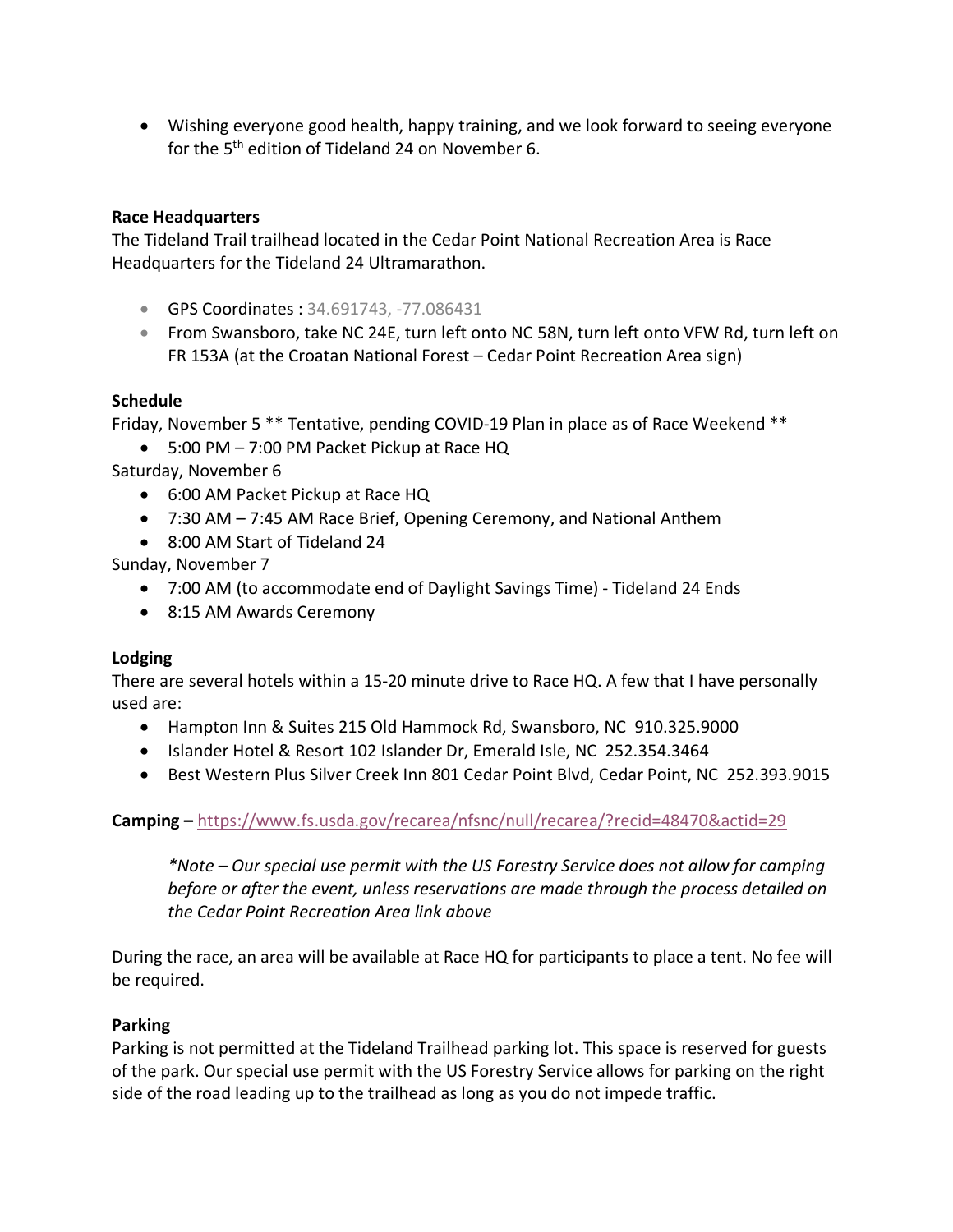• Race staff will be on-site Saturday morning before the race to assist with parking. Please follow their instructions to ensure a smooth process

#### **Bathroom Facilities**

Porta Jons will be located at Race HQ Please see the "Race Headquarters" map on Tideland24.com for details (on the Race Info tab)

#### **Spectators**

Please see our 2021 COVID-19 Operating Plan

#### **Timing/Lap Counting**

Every participant, or their designee, must pickup their bib at packet pickup Friday evening, Saturday morning, or before they start running the course (if starting late). If you do not have a race bib, your laps will not be officially counted.

We will be using RFID technology to count and time laps. Please do not fold, crease, or otherwise modify your bib. The timing tent will be manned and you will be able to confirm your lap count for the duration of the event, either by verbal confirmation from Race Staff or by reading the display as you pass through the Timing Area.

The first couple hours of the event will see the most congestion on the course, and in particular the Timing Area. We will be monitoring the first 10 laps closely to ensure we do not miss any RFID reads (runner laps) and will work with runners in the event they have a concern over distance covered versus what is noted in the Timing System.

*\*Note – please be respectful to Race and Timing Staff as we work through any discrepancies. Our number one goal at Tideland 24 is to provide a positive race experience for all participants and at the top of that list is an accurate counting of distance covered in the allotted timeframe. In the event that we cannot get to the bottom of any inconsistency, a note will be made and the RFID data and Runner Feedback will be further analyzed when time permits either during or after the race AND before results are made official.*

Only complete laps at the end of the 24 hour period will be counted, except in the following situations:

- Record-setting or World qualifying efforts
- Any runner who reaches the 100-mile mark but does not complete their 73rd lap will receive credit for 100 miles

#### **Drop Bags**

An area will be made available for participants to place drop bags. This area will be in the immediate Race HQ area and will be uncovered (please monitor the weather forecast and make plans, such as plastic bins or cover, in the event of anticipated wet weather). Although this area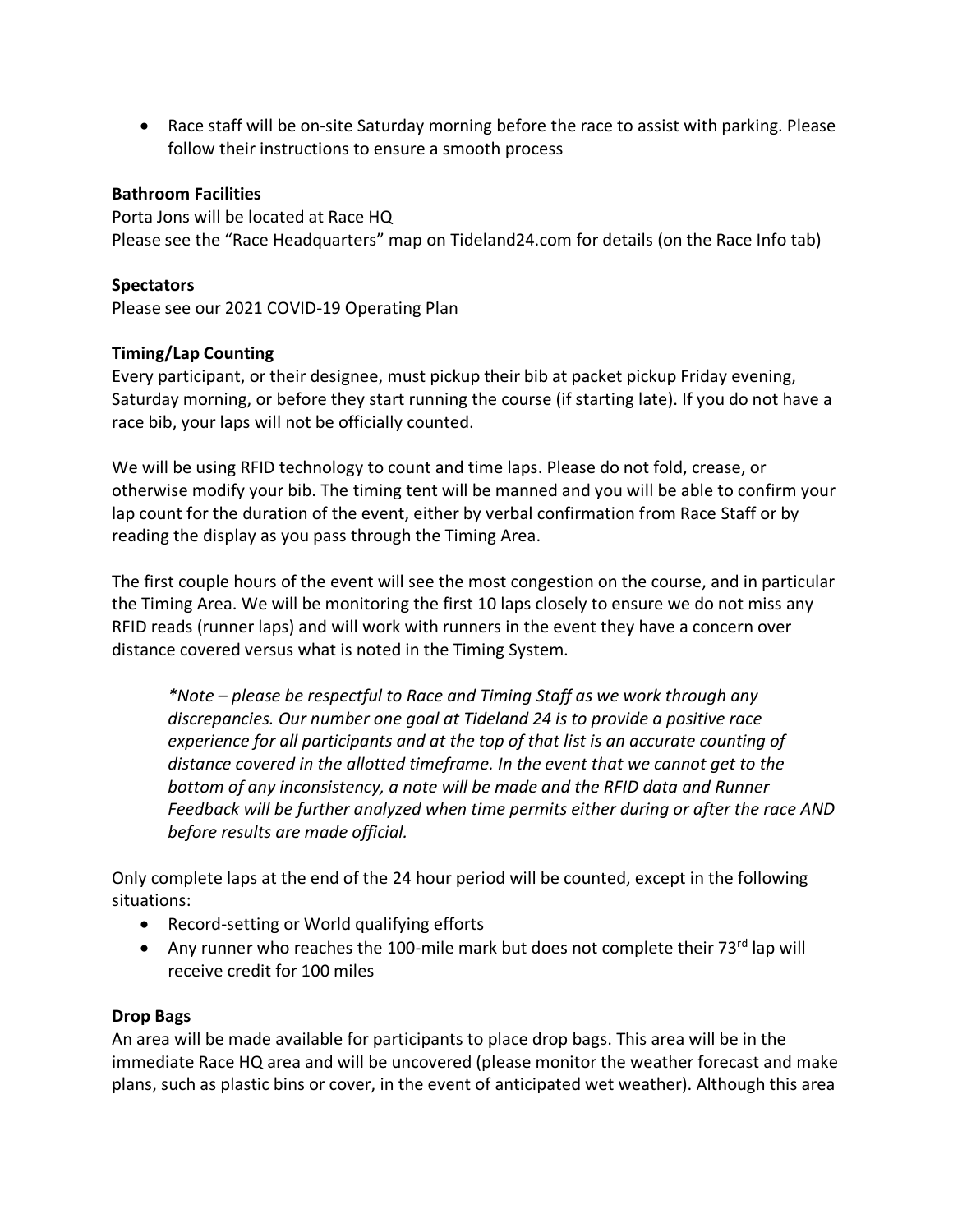will be in the middle of Race HQ, we advise you to not leave valuables unattended. Remember, the trail will be open to the public for a large portion of the event.

# **Menu**

Please see "Menu" on Tideland24.com for details (on the Race Info tab) We will have vegetarian options and will provide three hot meals during the event. We encourage you to bring any items that work for you which are not listed on the menu. Although we may have additional items, we cannot guarantee anything that is not listed on the menu.

*\*Note – this is a cupless race. Please bring a handheld or other means to carry your hydration needs*

# **Course**

Additional information can be found on the Course tab on Tideland24.com

- The course is 2.21735km / 1.37779miles per loop and is USATF certified
- The course will be run clockwise. Signs will direct runners as they navigate the trail

# **Rules**

Please review and familiarize yourself with the Race Rules for Tideland 24.

*\*Note - These rules are in place to ensure a fun and fair event for everyone. They are also in place to ensure compliance with USA Track & Field, as we are an officially sanctioned event, and our insurance policy requires us to abide. We will enforce rules, typically with a warning for firsttime offenses and a DQ (disqualification) for repeated or for flagrant (cheating or rude behavior towards Race Staff) offenses. If you have any questions or concerns before, during, or after the event, please contact me directly.*

- 1. Participants must move forward under their own power.
- 2. All participants are considered to be competing when on the course at all times. It doesn't matter if they're running walking or otherwise moving under their own power. Please be courteous to all participants regardless of pace, and allow room for folks to pass especially if you're in a group.
- 3. Littering on the course is strictly prohibited.
	- a. Please do not carry anything on the course which has a byproduct of trash after being consumed - gel packets are not allowed outside of Race HQ. If you must have gel with you on the course please bring it in a flask or consume it in Race HQ.
- 4. Runners may leave the course at any time. Please enter and exit the course after the timing tent. If you need to take a break you do not need to check back in afterward. Simply enter the course and continue running laps, the RFID reader will capture your laps. You do not need to tell us when you're leaving for the day. If you would like to do so, please remove your bib to avoid an inadvertent read.
- 5. While on the course remain on the trail surface at all times.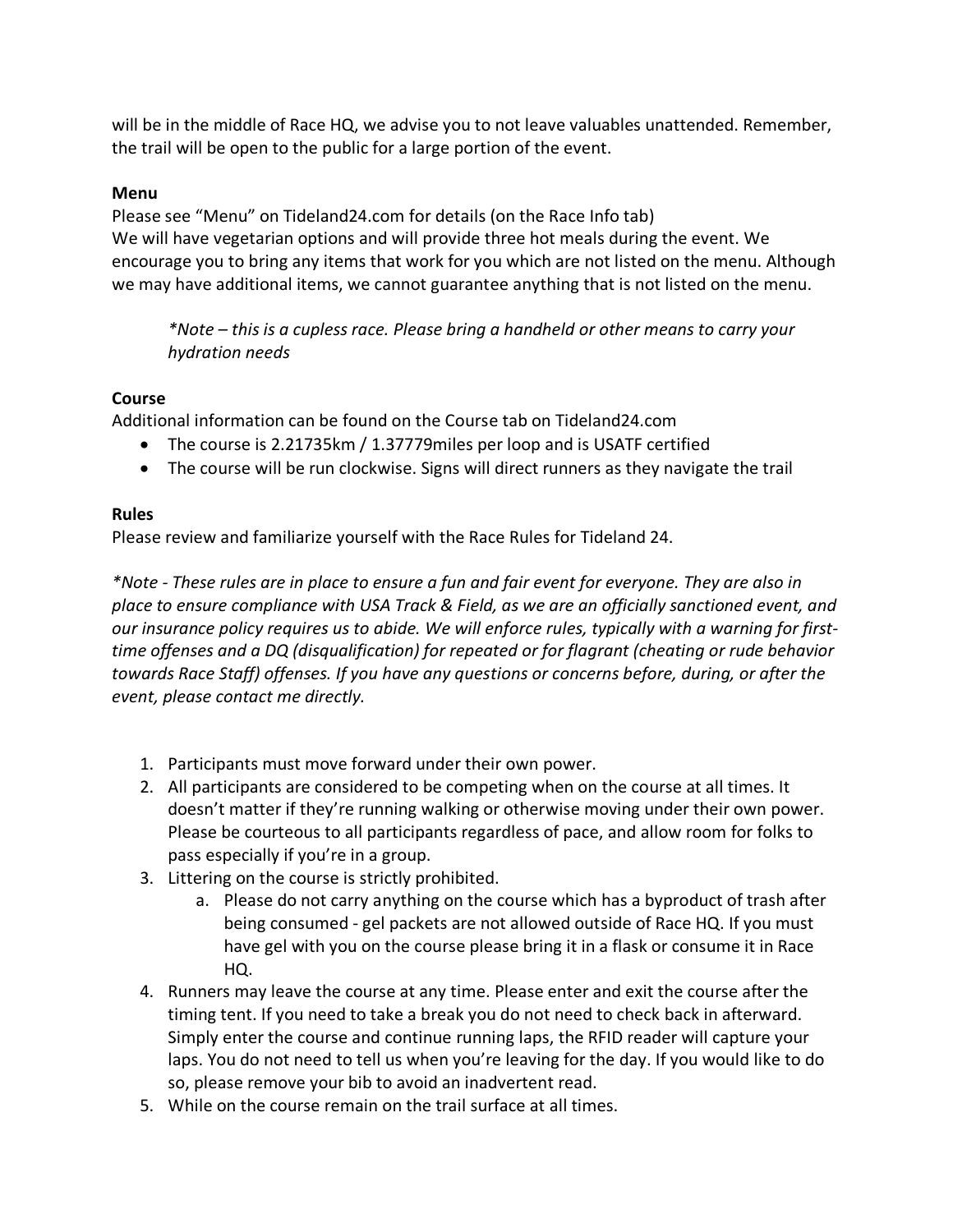- 6. Consuming alcoholic beverages while inside the park is prohibited.
- 7. You may use portable listening devices and cell phone, iPods, cameras etc. while on the course provided you can do so safely without interfering with the progress of other participants.
- 8. Pacers are not allowed.
	- a. I know this may be disappointing to some, however our insurance policy does not allow for non-participants actively pacing runners.
	- b. If you would like to run with someone, please encourage them to signup as an official entrant.
- 9. Aid must be given in the HQ area, provided by your own crew or by race volunteers.
- 10. Anyone caught attempting to cut the course will be disqualified immediately.
- 11. The Race Director will serve as the referee for the event. This is a USATF Sanctioned event and all USATF rules in the 2021 rulebook apply. Any concerns or reports of rule violations should be reported to the RD. All decisions governing the completion, distance traveled and place will be made by the RD and are final.

### **Awards**

- Awards will be presented for Top 3 Male, Female, and Top Active Duty performances
- Tideland 24 belt buckles will be presented to all who complete 100 miles

The Awards Ceremony will take place at Race HQ immediately following the completion of Tideland 24.

No awards will be mailed.

# **Results**

Results will be provided to USATF and Ultrasignup.com Please allow 72 hours to results to be posted

# **Attire**

November at the North Carolina coast typically sees significant temperature changes. This, combined with the moist air from the salt marsh, means you can quickly find yourself cold and wet. Please plan accordingly. It is recommended that you have a change of clothes, as well as cool-weather gear, in case you find your core temperature dropping as you slow during the night and these environmental factors come into play.

November is hunting season in North Carolina. It is recommended to wear something bright.

# **Our Mission**

Our goals at Tideland 24 are to:

- Provide a first-class event to all participants.
	- $\circ$  Feedback from prior events was overwhelmingly positive with emphasis on our Aid Station, Volunteers, and Course